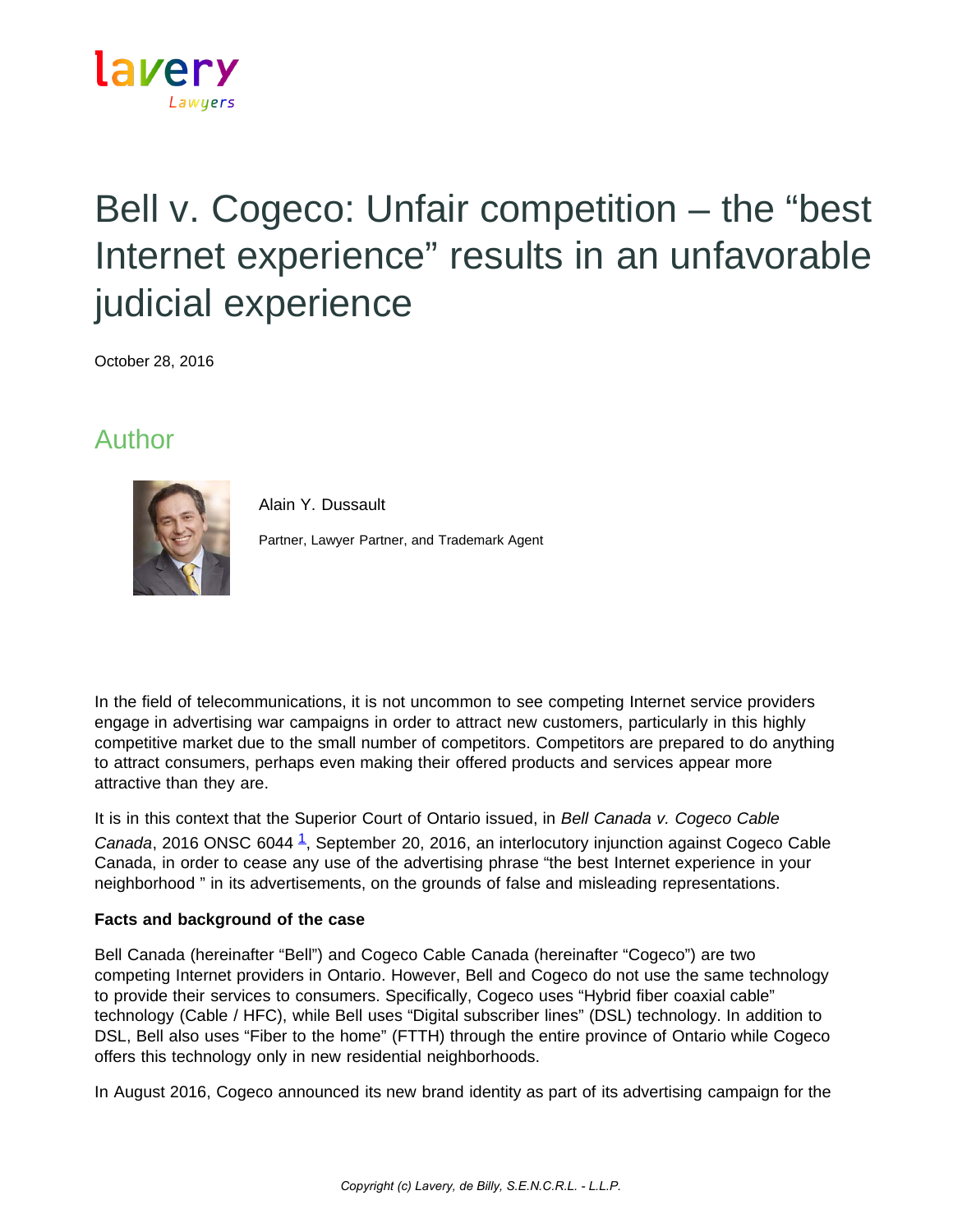back to school period. To reflect this new brand image, Cogeco changed the name of its Internet packages for "UltraFibre" and added two new advertising phrases on the homepage of its website: "There's no limit to the things you can explore" and "Enjoy unlimited entertainment with the best Internet experience in your neighborhood." After becoming aware of this new advertising campaign, Bell filed an action against Cogeco for false and misleading representations under section 52 of the *Competition Act* and section 7 of the *Trade-marks Act*. Specifically, Bell contests the addition of the term "Ultra" in the brand name of the Internet packages, and more particularly, Cogeco's use of the expression "the best Internet experience in your neighborhood" in its advertisements appearing on the homepage of its website.

#### **Analysis and decision**

Justice Matheson analyzed the facts of the case at issue based on the three-part test for granting an interlocutory injunction, as set out in *RJR-MacDonald Inc [2](https://www.lavery.ca/en/publications/our-publications/3114-bell-v-cogeco-unfair-competition-the-best-internet-experience-results-in-an-unfavorable-judicial-experience.html#02)*., as follows: 1) Is there a serious issue to be tried? 2) Will the Applicant suffer irreparable harm without an injunction? and 3) What is the relative impact on the parties if granted or not? (the "balance of convenience" factor). It is worth mentioning that Justice Matheson dismissed Bell's claims regarding the rebranded Internet packages "UltraFibre" by Cogeco. While the prefix "Ultra" was added by Cogeco, the actual download speed appears on the package description; thus, this cannot be false or misleading.

#### **1. Serious issue to be tried**

### a) Overall impression of the advertisement

Under section 52(4) of the *Competition Act*, the overall impression conveyed by the advertisement must be considered from the perspective of an average consumer to determine whether or not the public can be deceived or misled. The advertisement will be considered false or misleading in a material respect if the consumer would likely be influenced by that impression when making a choice that seems advantageous to him/her based on the content or message of the advertisement.

In this regard, Justice Matheson analyzed whether the advertisement "the best Internet experience in your neighborhood", as a whole, appearing on Cogeco's homepage, created a false or misleading representation in a material respect, from the point of view of an average consumer, credulous and technologically inexperienced.

Cogeco submitted that the overall impression should be conveyed by taking into consideration the fact that the consumer has consulted all the content of the homepage, including all texts, graphics and hyperlinks. Cogeco also relies on a disclaimer placed on its website, stating that Cogeco uses a combination of optical fiber and coaxial cable technologies. However, this disclaimer appears in very small print and is not immediately apparent since the consumer must click on several links and read the entire page before reaching the warning.

Contrary to the argument raised by Cogeco, the Court considered that the overall impression of the Internet advertisement in the present case should be analyzed taking into account what a consumer would see on a single screen rather than considering all pages and the links connected. The disclaimer of Cogeco to the effect that it uses a combination of technologies is not sufficient to overcome the general impression created by the advertisement because the disclaimer does not appear on the main screen of Cogeco's homepage.

## b) Definition of "Internet experience"

Considering the general impression of the advertisement, the Court attempted to define the "Internet